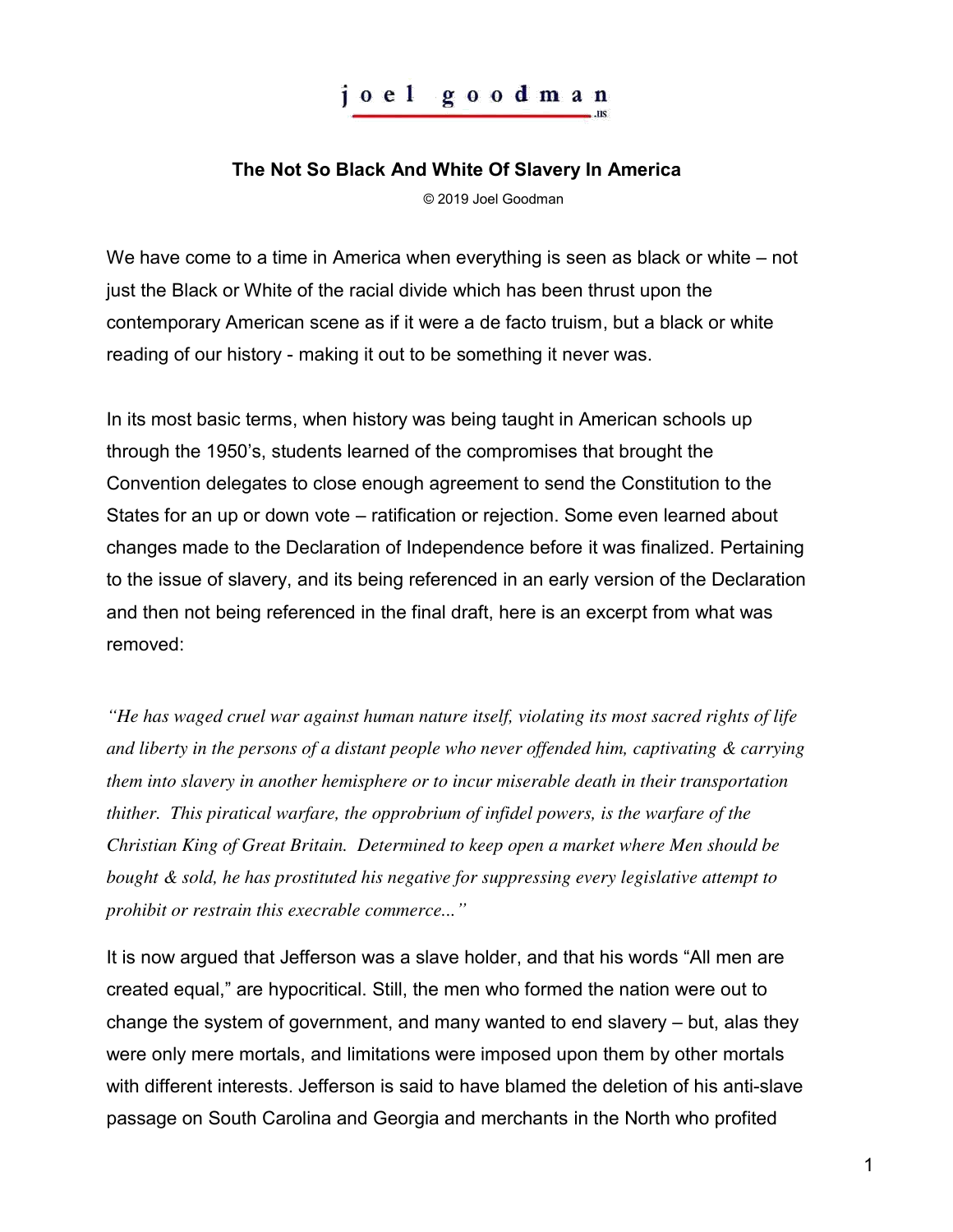from the slave trade. Like it or not – slavery was not solely a North versus South issue. Enslavement has accompanied every human society on every continent – ranging from the taking of captives during wars to the taking of captives for food where cannibalism was practiced. The ancient Egyptians enslaved Jews for hundreds of years. Indigenous American tribes enslaved their captives. African tribes enslaved other Africans. The Nazis enslaved millions in labor camps. The Japanese enslaved the Chinese. Stalinist Russia enslaved its own people in gulags and Muslims still enslave [kidnapped](http://shoebat.com/2016/11/12/muslim-gangsters-in-europe-are-kidnapping-thousands-of-young-women-and-girls-and-forcing-them-into-horrible-sex-slavery/) young girls for sex, as Muslim ISIS did in its self-proclaimed caliphate and as [Arab](http://originalpeople.org/the-arab-muslim-slave-trade-of-africans-the-untold-story/) Muslims have done for centuries and are still doing. None of these atrocities, and the thousands more, excuses American slavery, but it defines American slavery as something less than a societal aberration – existing only in White Christian America.

What is not being discussed, is what would have become of America had the union not been formed and been strengthened soon afterwards. There were some, like Patrick Henry, who fought for the separation from England but did not support the proposed Constitution as it was drafted. But, all in all there was an understanding that changes in the form of the government were needed. Whether it should remain purely federal or become consolidated was the primary argument, and it was that debate that underlay all the other issues, like representation, religiosity and slavery.

Today we are told to think of what is not in the Declaration or the Constitution, instead of what changes the documents brought with their passage. If we look at history more clearly we will understand the exigencies under which the Federal Convention operated.

Looking at 1781, we will see that the French Fleet would not have been a match for the larger British fleet, but the British fleet was not at Yorktown in full strength, and those elements of the French Fleet blockading Yorktown were enough to seal the fate of the British and cause their army to surrender there.

The British formerly signed the Treaty of Paris with America in 1783. But, even given the importance of the end of the Revolutionary War, England's concerns at the time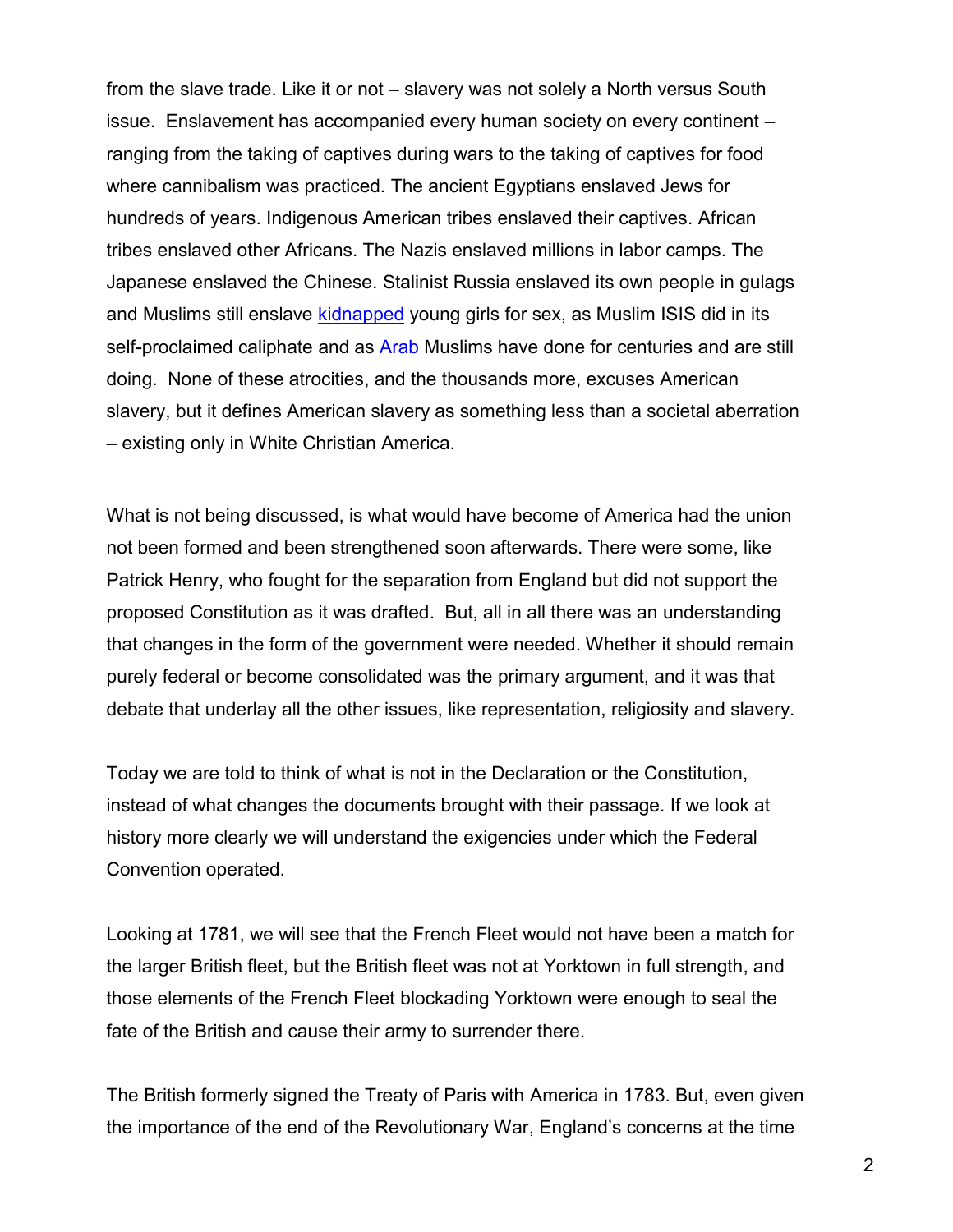were focused closer to home in Europe, which was about to be embroiled in the French Revolutionary Wars, which devolved into the Napoleonic Wars lasting into 1812.

It is possible that if Britain not been involved in the European wars, it might have been in a position to continue to prosecute the War in America. As it turned out, England seemed to accept and be satisfied with the re-establishment of substantial trade with her former colony. Still, the signing of the Treaty of Paris did not signify and end to England's hopes to regain some control over their former colonies at some later date.

The Canadians had already rejected a union with the United States during the Revolution, and after the Revolution England retained control over the former French possession, continuing to have a vantage from which to interfere with the United States. The British had previously employed Indians to fight the Colonists in the French and Indian War, and there was no reason that some alliance with other nations, such as Spain, who still had territory in North America, and the native tribes could not once again be established as a way to partake in America's riches.

After the Revolutionary War, the young United States disbanded the [Continental](https://en.wikipedia.org/wiki/Continental_Navy)  [Navy,](https://en.wikipedia.org/wiki/Continental_Navy) and in 1785, just prior to the Federal Convention, it sold its last remaining war[s](https://en.wikipedia.org/wiki/Original_six_frigates_of_the_United_States_Navy#cite_note-Fowler8-8)hip, the *[Alliance](https://en.wikipedia.org/wiki/USS_Alliance_(1778))* because of a lack of money to make repairs<sup>.</sup> At that very time Algeria seized two American merchant ships in the Mediterranean and held their crews for ransom.

American shipping was susceptible to piracy, a situation that wouldn't be corrected until six frigates were constructed for the American Navy beginning in 1799. American land borders were also insecure. The United States did not yet extend to Florida or anything past the Mississippi; in fact, most settled land went no farther than the Appalachians. The Louisiana Purchase was yet to come, and the further West Americans ventured, the less secure the borders were.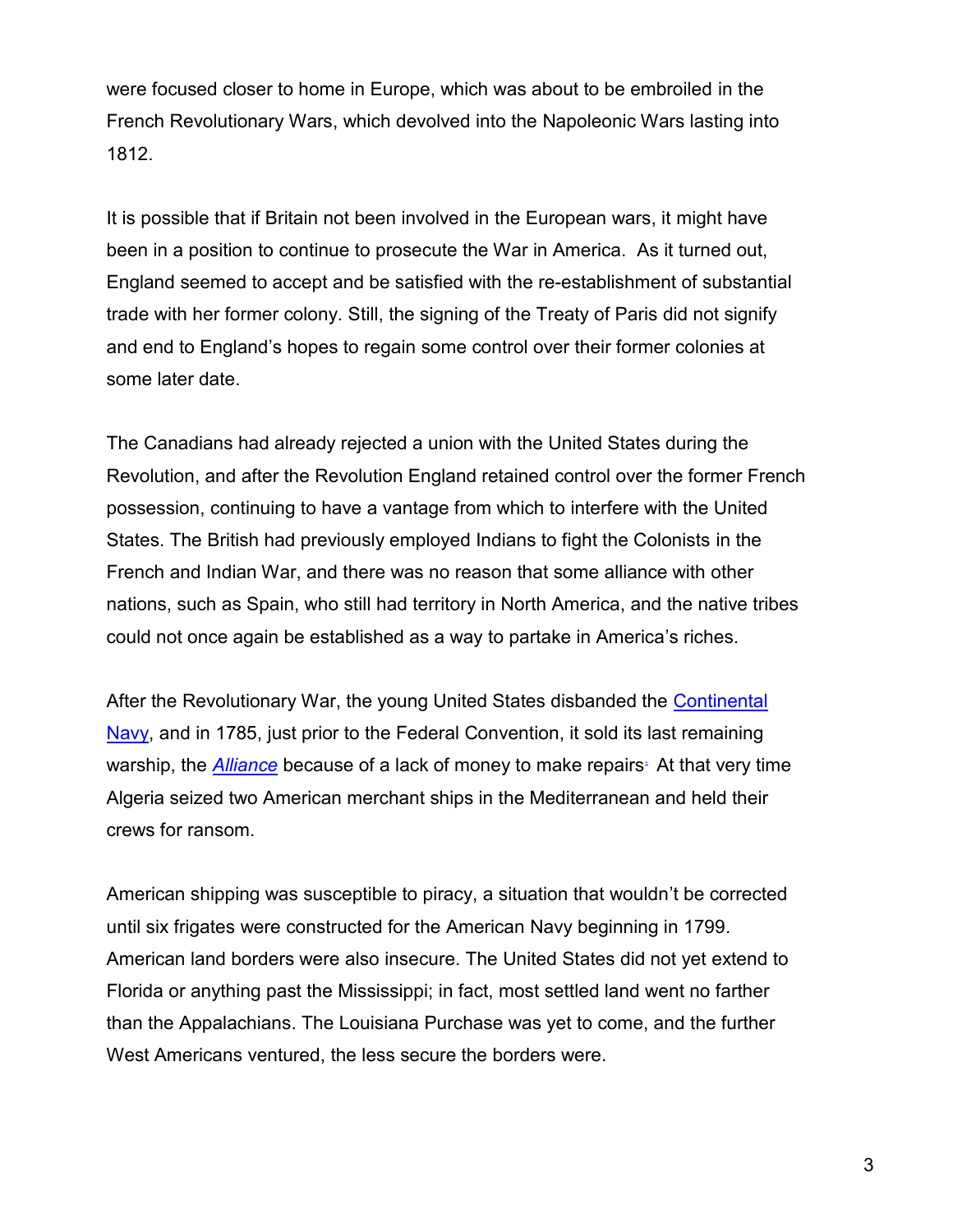At the time of the Federal Convention other security issues were also in the forefront; there was a consensus that there was a need for greater unity because of events like Shay's Rebellion in Massachusetts. The rightness or wrongness of former Revolutionary Army Captain Shay's arguments, and the arguments of other former officers and enlisted men all marching together, was not what the Confederation saw. The Congress of the Confederation did not see frustrated heroes of the Revolution, men who had fought in major battles of the war beginning with Bunker Hill - they saw insurrection; and as it turned out the Congress was practically incapable of quelling it.

It could be said that the most important issue on the delegates' minds in 1787 was security, both international and domestic. It was understood that the young nation was in a very tenuous position in a hostile world. But, even with a strong desire to become more united and gain security, three political issues stood as potential blocks to the formation of a more unified nation. The issues high on the agenda were state representation in a new government, religion and slavery.

In the existing Congress each state had one vote, which the larger states felt would be unfair going forward. The issue of Representation in the new Congress between the larger and smaller states was resolved by the establishment of two Chambers in Congress, what we call the Great Compromise, the Connecticut Plan. In one chamber all states, regardless of population, would be equal by virtue of having an equal number of Senators, who it was intended would represent the states' interests. The second chamber would have unequal representation by having their number of representatives decided by the size of their population, representing the citizens' interests. The Presidency would be determined by a combination of those two factors in an Electoral College.

The contentious issue of religion was defused with the exclusion of a religious oath being required for office and by the guarantee of religious freedom in a promised Bill of Rights.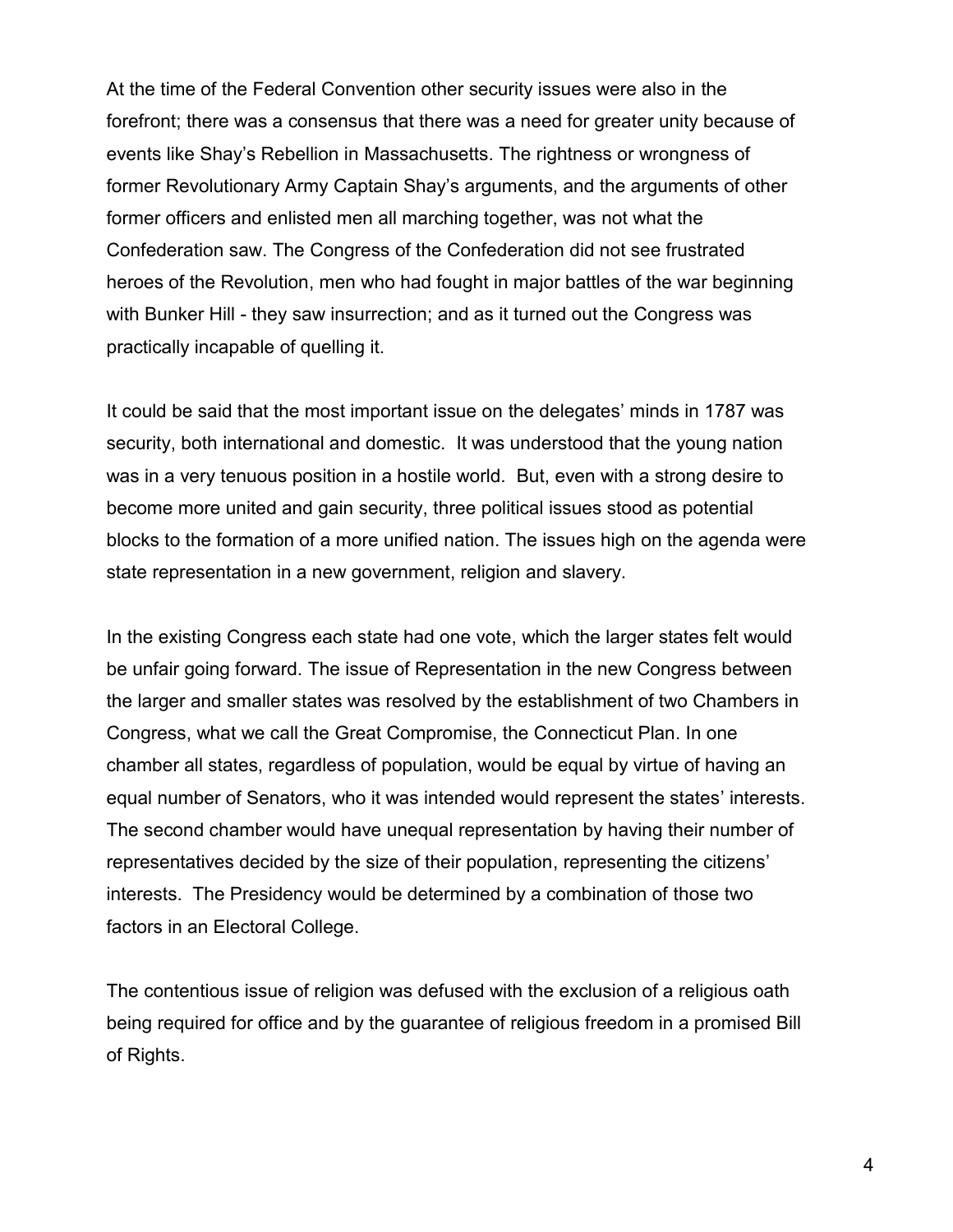The issue of slavery was irreconcilable. Certain States had already opted out of the slave trade and of the practice of slavery itself. The Northwest Ordinance of 1787 forbad slavery in the Northwest Territory, which became the states of Illinois, Indiana, Michigan, Ohio and Wisconsin. Also, in 1787 Rhode Island forbad participation in the slave trade, and South Carolina, which had demanded the reference to Slavery be removed from the Declaration, temporarily suspended the importation of slaves in 1792. After the Convention, in 1788, Connecticut and Massachusetts also forbad residents from participating in the slave trade. Congress took its first timid step towards controlling slavery in 1794 when it passed legislation forbidding slave trade from foreign countries on U.S. ships. In 1798 Georgia, the other state that blocked a reference to slavery in the Declaration, prohibited international slave trade. By 1800 Congress prohibited Americans from exporting slaves. In 1804, four years before the 1808 Constitutionally mandated end to the international slave trade, New Jersey passed laws intended to gradually begin emancipation.

In 1820 the most significant federal legislation to be passed, the Missouri Compromise, prohibited slavery in the Louisiana territory north of Missouri's Southern border. The compromise was that Missouri would be admitted as a slave state and Maine admitted to the Union as a free state.

The list of gains and losses in the crusade to end slavery in the United States is much larger than this short list. It is long and emotionally torturous, but the march on the road to a Civil War, which would end slavery for good, was well on its way by the beginning of the 19th century. For each anti-slave victory in a state or from the Federal Government, there was a setback in another state, or a reversal of federal policy; still a final decision in favor of ending slavery was on the horizon, especially by 1861 when there were 19 free states and 15 slave states. The slave states saw that it had lost control of the issue in the Congress. By 1861, it became obvious that the issue was not to be decided politically.

But, at the time of the Federal Convention in 1787, even those states that had relented on importing slaves were still opposed to abolition. A mandate to end to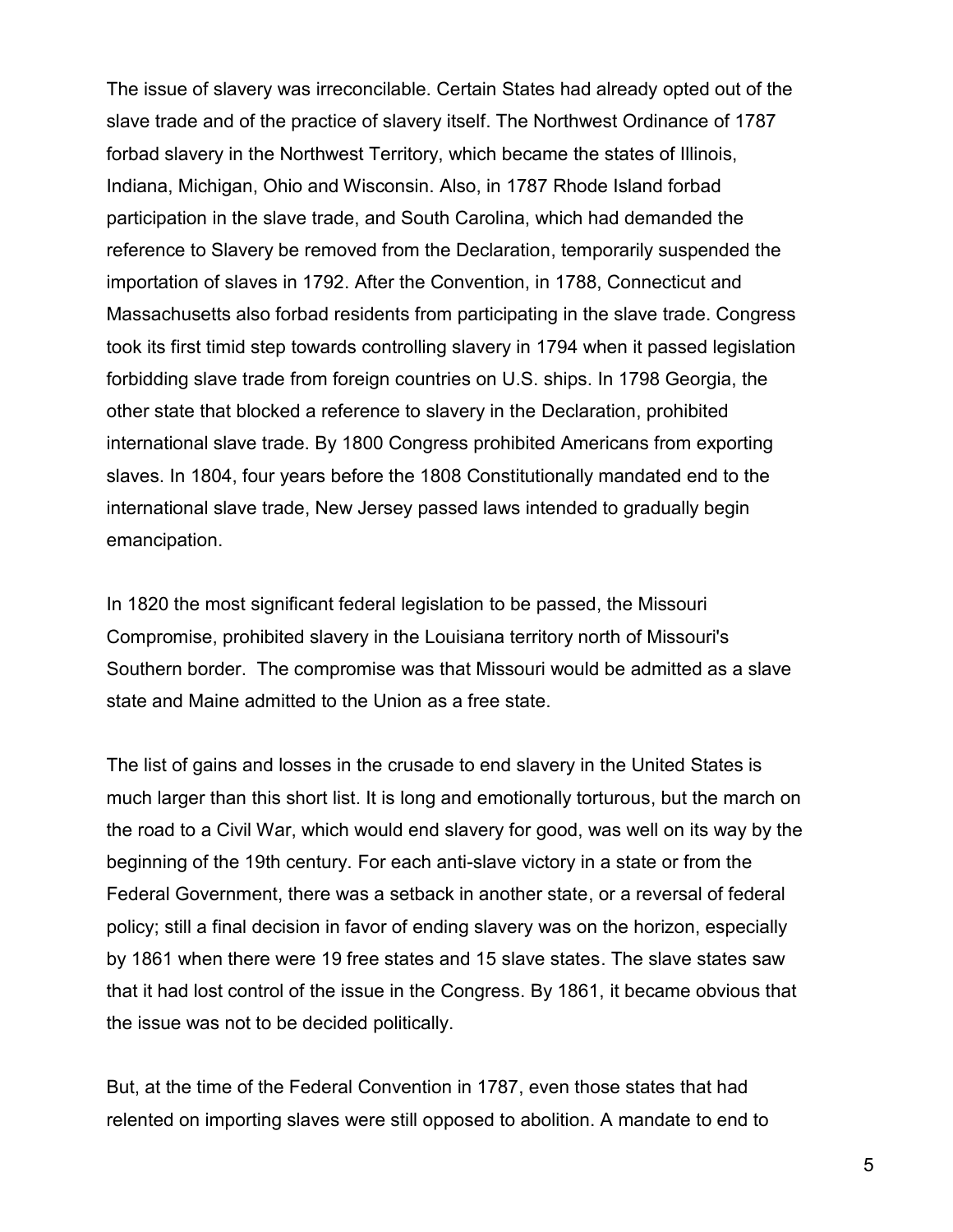slavery would have destroyed the economy of several of the Southern States, and those wielding economic power in those states would never have acceded to the Constitution; had the issue of ending slavery been demanded as a prerequisite to union, the existing United States would not have been re-formed under a new central government.

If the United States had been split, it would have been weaker than it was during the Revolution, and the United States may have wound up losing the War of 1812. The fact that the British burned the U.S. Capitol and shelled coastal cities at will at the onset of the War gives credence to the tenuous capability of American forces at the beginning of the War of 1812. England brought the United States into the war by interfering with American ships on the high seas and by impressing sailors into service on British Ships. Had England increased its naval warfare against the United States, it might have created enough dissention within the United States to cause dissolution of the new government. In any event, a loss would have done serious harm to America's expansion West, especially into the North West. The British enlisted the aid of several Indian tribes, just as it had done in the French and Indian War. If the British had not been preoccupied with the War in Europe, they may have succeeded in extracting stronger demands in the Treaty of Ghent, or at least maintaining a larger physical presence in America.

Both the continuing piracy in the Mediterranean and Britain's ability to impress sailors prior to the War of 1812 proved out the security concerns that the Founders had at the Convention.

Still, there are those who look at the history of the United States only through the veil of slavery, as if it were universally accepted or as if it could have been eliminated had there been a greater will to do so. In their minds, the continuation of slavery into the new government de-legitimizes the American founding.

But, those who look at history and the limited choices that are presented at any given time understand that the continuation of the existence of slavery into the new government did nothing to diminish the standard of equality and liberty established in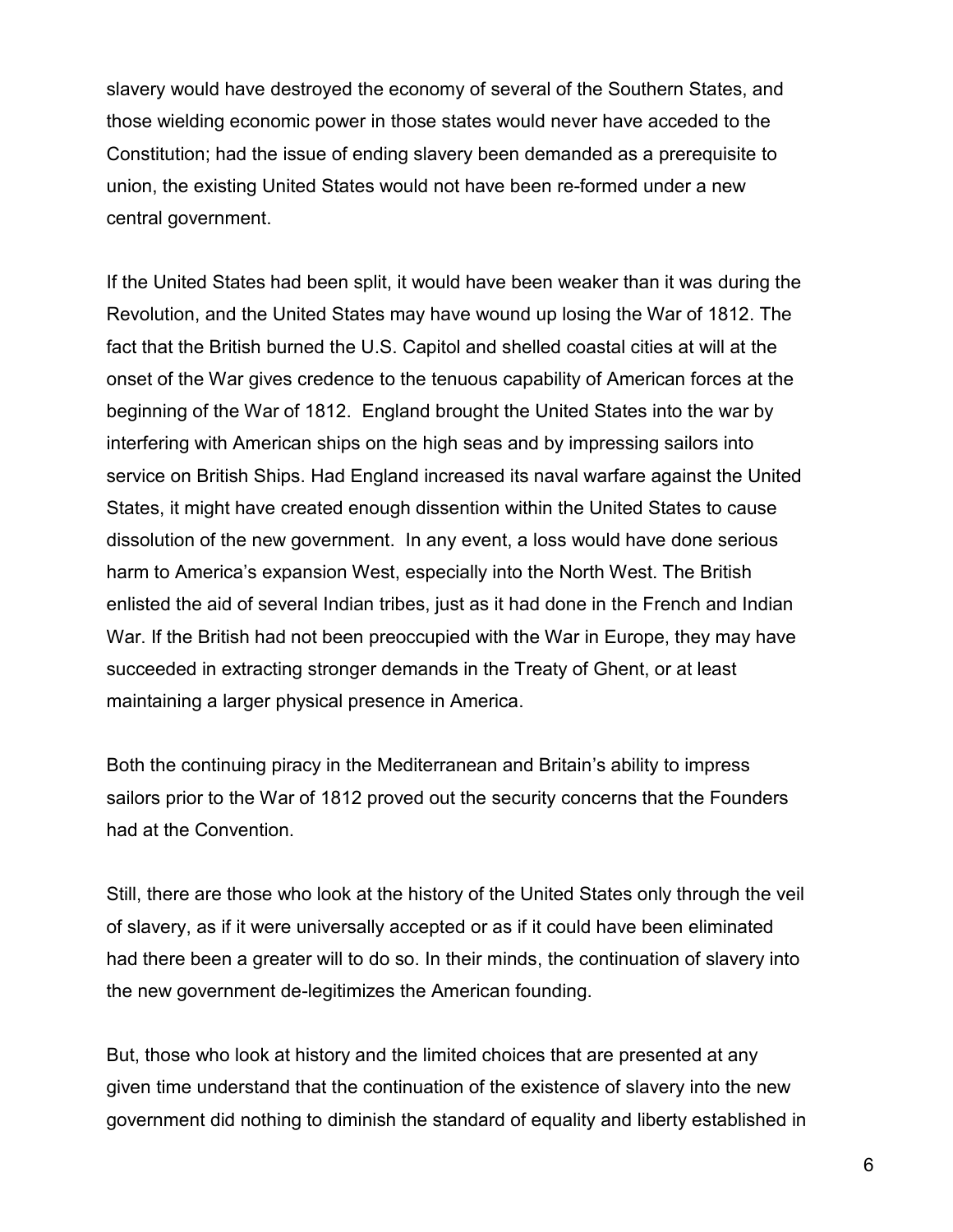the Declaration of Independence. The coming to fruition of the words was to become a work in progress. As experienced people understand, very little happens immediately with the signing of a piece of paper. With the issuance of the Declaration, the end of slavery and the universal condition of liberty as a standard had been established. To look back and say that slavery's continuation demeaned the words of the Declaration is false. The Declaration was a goal, a beginning – not and end in of itself. The first step was the Revolution. It took seven years to accomplish Independence from the date that the Declaration was signed. The next step was Union; and a more permanent Union did not occur until 1789, thirteen years after the signing. The next steps, however many it would take, were already being taken. The international slave trade was already mandated to be stopped in 1808, 28 years after the signing – after almost all of the signers were dead.

We are not told much about the [signers](https://www.constitution.org/bio/fate_of_signers.htm) today and the fate that many of them suffered as a result of supporting the Declaration. Some were captured and tortured as traitors, some died in the Revolution, and many of them died in poverty because of their signing, with no remuneration from their government.

As it turned out it would take fourscore and seven plus two years to finally decide the issue of Slavery. But, it was decided – pursuant to the ideals enshrined in the Declaration. At the end of the Civil War in 1865, slavery still existed in many parts of the world – as it still does today.

The choice for America in 1787 was union and strength or continued weakness and susceptibility to attacks on American sovereignty.

The founders chose well. Their heirs have continued to progress towards a full implementation of the words and meaning of what was declared on paper on July 4th 1776.

What must be considered is not that the words of the Declaration have taken so long to bring to fulfillment – but that the words are there - and are held high as the ultimate goal for the nation.